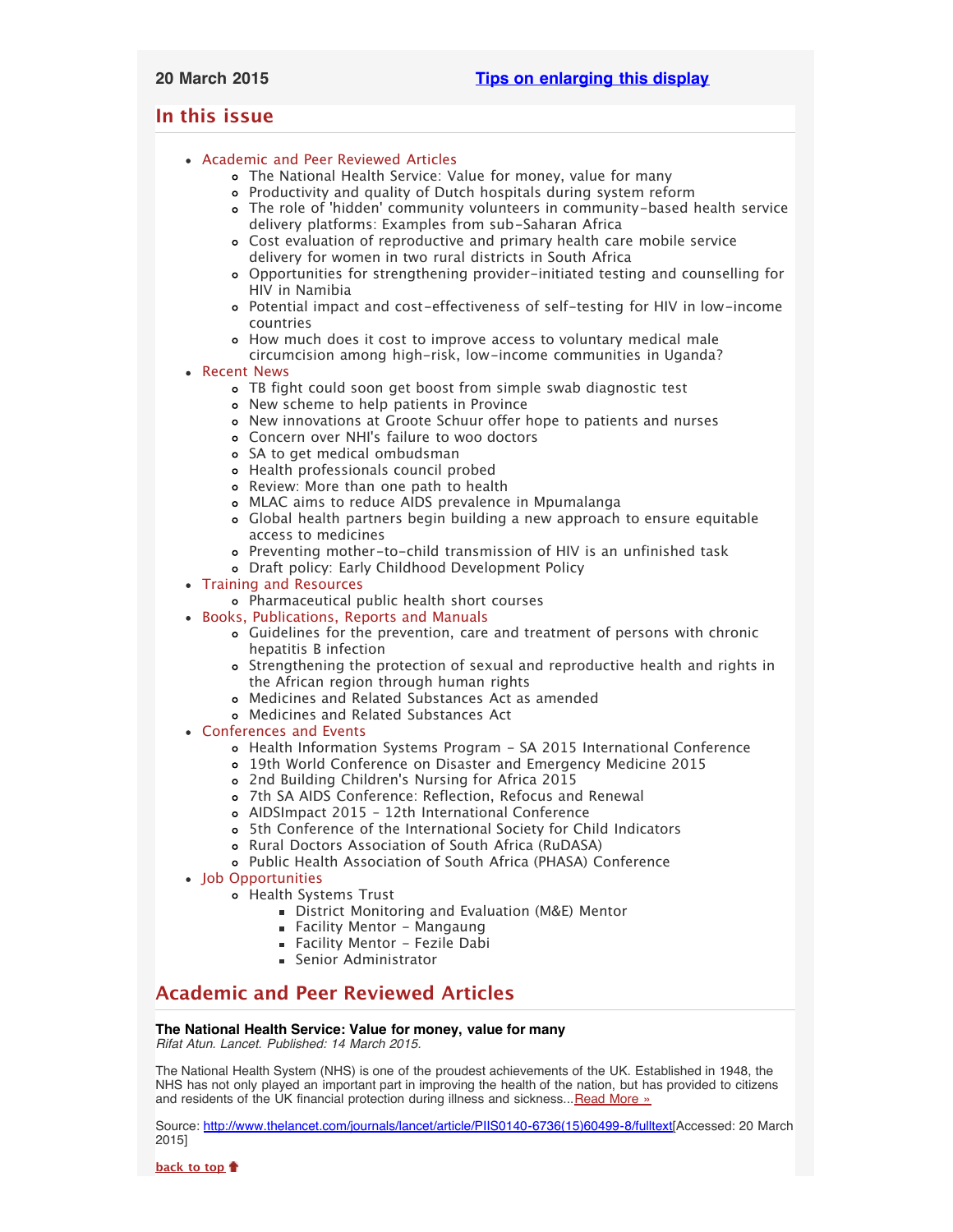# <span id="page-1-0"></span>**Productivity and quality of Dutch hospitals during system reform**

*Martin van Ineveld, Jeroen van Oostrum, Rob Vermeulen, Adri Steenhoek, Joris van de Klundert. Health Care Management Science. Published: 23 February 2015.*

At the turn of the millennium, The Netherlands used a closed budgeting system for hospital reimbursement, which was primarily based on hospital wide production parameters... [Read More »](http://link.springer.com/article/10.1007%2Fs10729-015-9321-7)

Source: [http://link.springer.com/article/10.1007%2Fs10729-015-9321-7\[](http://link.springer.com/article/10.1007%2Fs10729-015-9321-7)Accessed: 20 March 2015]

#### **[back to top](#page-0-3)**

## <span id="page-1-1"></span>**The role of 'hidden' community volunteers in community-based health service delivery platforms: Examples from sub-Saharan Africa**

*Natalie Leon, David Sanders, Wim Van Damme, Donela Besada, Emmanuelle Daviaud, Nicholas P. Oliphant, Rocio Berzal, John Mason and Tanya Doherty. Global Health Action. Published: 12 March 2015.*

Community-based research on child survival in sub-Saharan Africa has focussed on the increased provision of curative health services by a formalised cadre of lay community health workers (CHWs), but we have identified a particular configuration that deserves closer scrutiny... [Read More »](http://www.globalhealthaction.net/index.php/gha/article/view/27214)

Source: [http://www.globalhealthaction.net/index.php/gha/article/view/27214\[](http://www.globalhealthaction.net/index.php/gha/article/view/27214)Accessed: 20 March 2015]

## **[back to top](#page-0-3)**

### <span id="page-1-2"></span>**Cost evaluation of reproductive and primary health care mobile service delivery for women in two rural districts in South Africa**

*Kathryn Schnippel, Naomi Lince-Deroche, Theo van den Handel, Seithati Molefi, Suann Bruce, Cynthia Firnhaber. Plos One. Published: 9 March 2015.*

Cervical cancer screening is a critical health service that is often unavailable to women in under-resourced settings. In order to expand access to this and other reproductive and primary health care services, a South African non-governmental organization established a van-based mobile clinic... [Read More »](http://journals.plos.org/plosone/article?id=10.1371/journal.pone.0119236)

Source: <http://journals.plos.org/plosone/article?id=10.1371/journal.pone.0119236>[Accessed: 20 March 2015]

### **[back to top](#page-0-3)**

# <span id="page-1-3"></span>**Opportunities for strengthening provider-initiated testing and counselling for HIV in Namibia**

*Tracy Davyduke, Ismelda Pietersen, David Lowrance, Selma Amwaama, Miriam Taegtmeyer. Aids Care. Published: 16 March 2015.*

This short report identifies enablers and barriers to the uptake of provider-initiated testing and counselling for HIV (PITC) in Namibia and identifies key opportunities for strengthening this vital aspect of the national HIV response [Read More »](http://www.tandfonline.com/doi/full/10.1080/09540121.2015.1020281#abstract)

Source: [http://www.tandfonline.com/doi/full/10.1080/09540121.2015.1020281#abstract\[](http://www.tandfonline.com/doi/full/10.1080/09540121.2015.1020281#abstract)Accessed: 20 March 2015]

#### **[back to top](#page-0-3)**

# <span id="page-1-4"></span>**Potential impact and cost-effectiveness of self-testing for HIV in low-income countries**

*Benjamin P Linas. Journal of Infectious Diseases. Published: 12 March 2015.*

Scale up of antiretroviral therapy (ART) in resource-limited settings has changed the face of human immunodeficiency virus (HIV) infection and dramatically reduced HIV-related mortality. Despite major progress, however, approximately 50% of HIV-infected persons who live in resource-limited settings do not yet know their HIV status... [Read More »](http://jid.oxfordjournals.org/content/early/2015/03/10/infdis.jiv041.full)

Source: [http://jid.oxfordjournals.org/content/early/2015/03/10/infdis.jiv041.full\[](http://jid.oxfordjournals.org/content/early/2015/03/10/infdis.jiv041.full)Accessed: 20 March 2015]

# **[back to top](#page-0-3)**

#### <span id="page-1-5"></span>**How much does it cost to improve access to voluntary medical male circumcision among highrisk, low-income communities in Uganda?**

*Bruce Larson, Allan Tindikahwa, George Mwidu, Hannah Kibuuka, Fred Magala. Plos One. Published: 16 March 2015.*

The Ugandan Ministry of Health has endorsed voluntary medical male circumcision as an HIV prevention strategy and has set ambitious goals (e.g., 4.2 million circumcisions by 2015). Innovative strategies to improve access for hard to reach, high risk, and poor populations are essential for reaching such goals. [Read More »](http://journals.plos.org/plosone/article?id=10.1371/journal.pone.0119484)

Source: <http://journals.plos.org/plosone/article?id=10.1371/journal.pone.0119484>[Accessed: 20 March 2015]

#### **[back to top](#page-0-3)**

# <span id="page-1-6"></span>**Recent News**

<span id="page-1-7"></span>**TB fight could soon get boost from simple swab diagnostic test** *BDlive. Published: 19 March 2015.*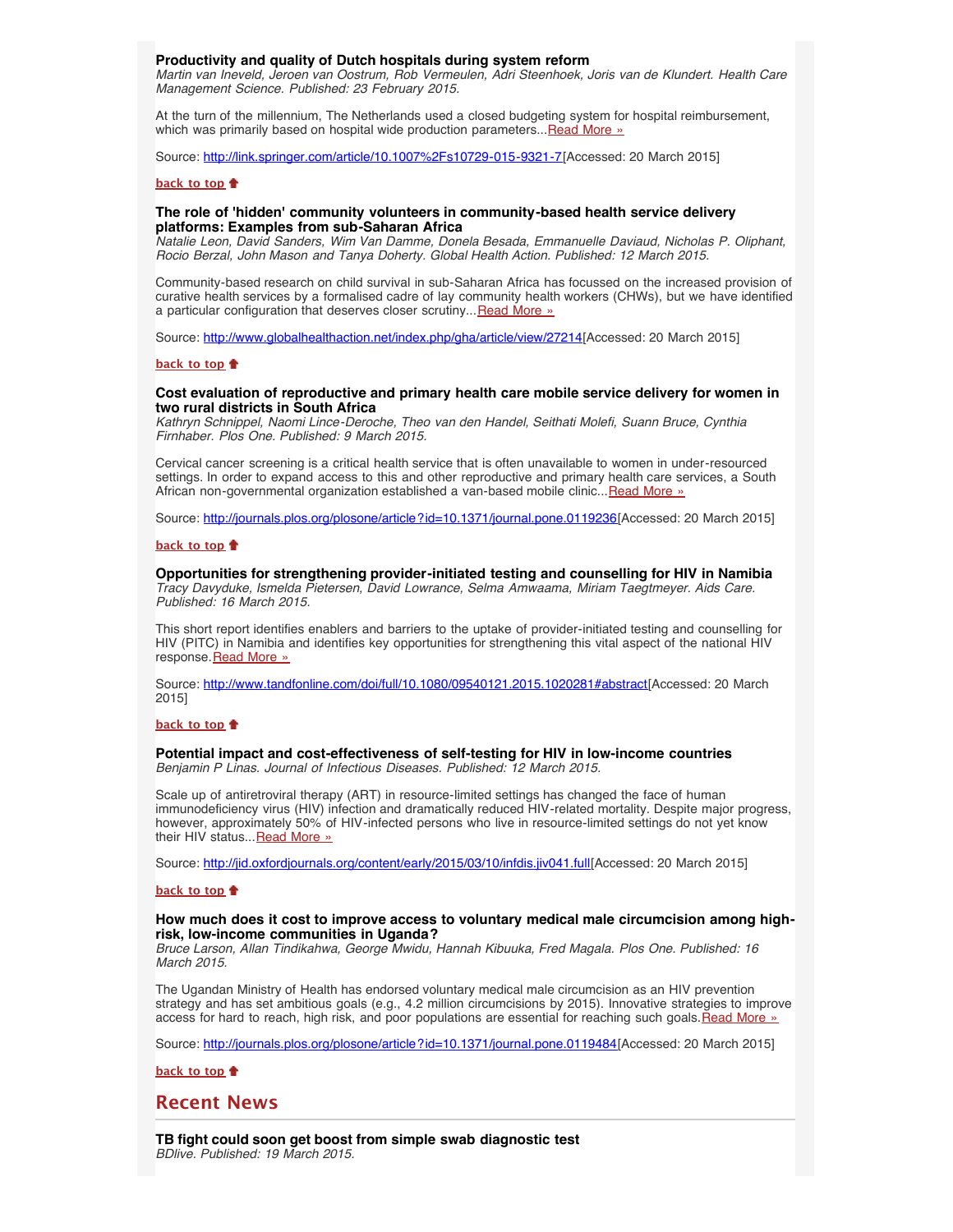A simple mouth swab may one day help diagnose tuberculosis, if the results of a small trial conducted in Worcester and Seattle can be replicated... [Read More »](http://www.hst.org.za/news/tb-fight-could-soon-get-boost-simple-swab-diagnostic-test)

Source: [http://www.bdlive.co.za/national/health/2015/03/19/tb-fight-could-soon-get-boost-from-simple-swab](http://www.bdlive.co.za/national/health/2015/03/19/tb-fight-could-soon-get-boost-from-simple-swab-diagnostic-test)[diagnostic-test](http://www.bdlive.co.za/national/health/2015/03/19/tb-fight-could-soon-get-boost-from-simple-swab-diagnostic-test)[Accessed: 20 March 2015]

#### **[back to top](#page-0-3)**

#### <span id="page-2-0"></span>**New scheme to help patients in Province**

*Diamond Fields Advertiser. Published: 13 March 2015.*

Patients in the Pixley ka Seme District who are on chronic medication now have more options to choose from when it comes to collecting their medication. The Central Chronic Medicine Distribution and Dispensing Programme (CCMDDP) is a joint initiative between Health Systems Trust (HST) and the Department of Health, funded by the Centers for Disease Control and Prevention... Read More »

Source: [http://diamondfieldsadvertiser.newspaperdirect.com/epaper/showarticle.aspx?&article=aea6710e-f2ff-](http://diamondfieldsadvertiser.newspaperdirect.com/epaper/showarticle.aspx?&article=aea6710e-f2ff-428b-ab94-4148a4137d38&viewmode=2&page=11)[428b-ab94-4148a4137d38&viewmode=2&page=11](http://diamondfieldsadvertiser.newspaperdirect.com/epaper/showarticle.aspx?&article=aea6710e-f2ff-428b-ab94-4148a4137d38&viewmode=2&page=11)[Accessed: 20 March 2015]

#### **[back to top](#page-0-3)**

#### <span id="page-2-1"></span>**New innovations at Groote Schuur offer hope to patients and nurses**

*Ground Up. Published: 17 March 2015.*

A year after receiving a kidney transplant, Vuyo [not his real name] travelled to the Eastern Cape to visit his grandmother. A young man of 19, Vuyo had been making good progress after the operation... [Read More »](http://www.hst.org.za/news/innovations-groote-schuur-offer-hope-patients-and-nurses)

Source: [http://groundup.org.za/article/new-innovations-groote-schuur-offer-hope-patients-and](http://groundup.org.za/article/new-innovations-groote-schuur-offer-hope-patients-and-nurses_2763#sthash.qrMddxzJ.dpuf)[nurses\\_2763#sthash.qrMddxzJ.dpuf\[](http://groundup.org.za/article/new-innovations-groote-schuur-offer-hope-patients-and-nurses_2763#sthash.qrMddxzJ.dpuf)Accessed: 20 March 2015]

#### **[back to top](#page-0-3)**

### <span id="page-2-2"></span>**Concern over NHI's failure to woo doctors**

*BDlive. Published: 16 March 2015.*

Four years into implementing National Health Insurance (NHI), the Department of Health has failed to persuade significant numbers of private sector general practitioners (GPs) to work in its facilities, raising doubts about its feasibility... [Read More »](http://www.hst.org.za/news/concern-over-nhi-s-failure-woo-doctors)

Source: [http://www.bdlive.co.za/national/health/2015/03/16/concern-over-nhis-failure-to-woo-doctors\[](http://www.bdlive.co.za/national/health/2015/03/16/concern-over-nhis-failure-to-woo-doctors)Accessed: 20 March 2015]

#### **[back to top](#page-0-3)**

# <span id="page-2-3"></span>**SA to get medical ombudsman**

*news24. Published: 10 March 2015.*

Health Minister Aaron Motsoaledi has announced that the Department of Health in South Africa will be advertising a position for their first ombudsman... [Read More »](http://www.hst.org.za/news/sa-get-medical-ombudsman)

Source: [http://m.news24.com/health24/Medical-schemes/News/SA-to-get-medical-ombudsman-](http://m.news24.com/health24/Medical-schemes/News/SA-to-get-medical-ombudsman-20150310)[20150310\[](http://m.news24.com/health24/Medical-schemes/News/SA-to-get-medical-ombudsman-20150310)Accessed: 20 March 2015]

#### **[back to top](#page-0-3)**

#### <span id="page-2-4"></span>**Health professionals council probed**

*BDlive. Published: 11 March 2015.*

Health Minister Aaron Motsoaledi has launched an independent investigation of allegations against the Health Professions Council of SA (HPCSA), including maladministration and fitness of its managers to lead it... [Read](http://www.hst.org.za/news/health-professionals-council-probed) [More »](http://www.hst.org.za/news/health-professionals-council-probed)

Source: [http://www.bdlive.co.za/national/2015/03/11/health-professionals-council-probed\[](http://www.bdlive.co.za/national/2015/03/11/health-professionals-council-probed)Accessed: 20 March 2015]

**[back to top](#page-0-3)**

# <span id="page-2-5"></span>**Review: More than one path to health**

*BDlive. Published: 10 March 2015.*

In his book, How to Fail at Almost Everything and Still Win Big, Dilbert creator Scott Adams writes that to succeed, you need simple systems that move you from bad odds to better odds. This captures what is required to successfully integrate African traditional medicine into the South African primary healthcare system as recommended by the World Health Organization (WHO)... [Read More »](http://www.bdlive.co.za/life/health/2015/03/10/review-more-than-one-path-to-health)

Source: [http://www.bdlive.co.za/life/health/2015/03/10/review-more-than-one-path-to-health\[](http://www.bdlive.co.za/life/health/2015/03/10/review-more-than-one-path-to-health)Accessed: 20 March 2015]

#### **[back to top](#page-0-3)**

# <span id="page-2-6"></span>**MLAC aims to reduce AIDS prevalence in Mpumalanga**

*SABC. Published: 10 March 2015.*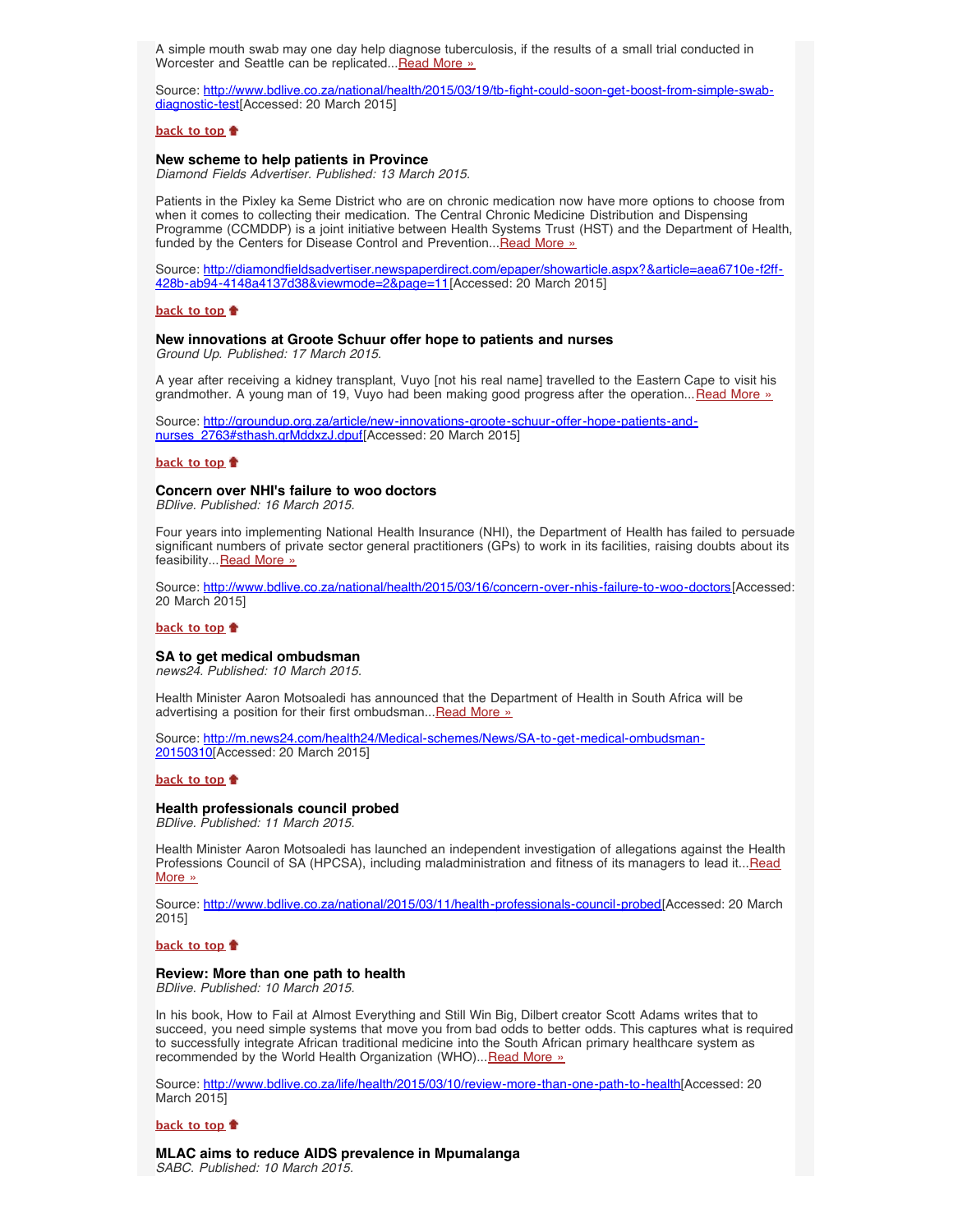The Mbombela Local Municipality has launched the Mbombela Local Aids Council (MLAC). The Council is aimed at supporting local people infected with HIV/AIDS by offering counselling and provision of medication if necessary. [Read More »](http://www.hst.org.za/news/mlac-aims-reduce-aids-prevalence-mpumalanga)

Source: [http://www.sabc.co.za/news/a/56c81c004797928da0fee642d945d4b0/MLAC-aims--to-reduce-Aids](http://www.sabc.co.za/news/a/56c81c004797928da0fee642d945d4b0/MLAC-aims--to-reduce-Aids-prevalence-in-Mpumalanga-20150310)[prevalence-in-Mpumalanga-20150310](http://www.sabc.co.za/news/a/56c81c004797928da0fee642d945d4b0/MLAC-aims--to-reduce-Aids-prevalence-in-Mpumalanga-20150310)[Accessed: 20 March 2015]

#### **[back to top](#page-0-3)**

#### <span id="page-3-0"></span>**Global health partners begin building a new approach to ensure equitable access to medicines** *UNAIDS. Published: 26 February 2015.*

Global health partners met in Geneva to begin the process of building a new approach to better determine health needs and constraints and addressing them in countries... [Read More »](http://www.unaids.org/en/resources/presscentre/featurestories/2015/february/20150226_EAI)

Source: [http://www.unaids.org/en/resources/presscentre/featurestories/2015/february/20150226\\_EAI\[](http://www.unaids.org/en/resources/presscentre/featurestories/2015/february/20150226_EAI)Accessed: 20 March 2015]

# **[back to top](#page-0-3)**

# <span id="page-3-1"></span>**Preventing mother-to-child transmission of HIV is an unfinished task**

*UNAIDS. Published: 11 March 2015.*

The progress made in global efforts to improve women's and children's health was highlighted at an Every Woman Every Child event hosted by the United Nations Secretary-General at the fifty-ninth session of the Commission on the Status of Women, being held in New York, United States of America... [Read More »](http://www.unaids.org/en/resources/presscentre/featurestories/2015/march/20150311_ewec)

Source: [http://www.unaids.org/en/resources/presscentre/featurestories/2015/march/20150311\\_ewec\[](http://www.unaids.org/en/resources/presscentre/featurestories/2015/march/20150311_ewec)Accessed: 20 March 2015]

### **[back to top](#page-0-3)**

#### <span id="page-3-2"></span>**Draft policy: Early Childhood Development Policy**

*Health-e News. Published: 18 March 2015.*

Prompted by the lack of recognition of the benefits or right to early childhood education (ECD), the policy has five main objectives including ensuring equitable access to ECD services, co-ordinating a multisectoral approach to ECD provision, and ensuring adequate budgeting and monitoring of ECD services. The public comment period on the 164-page draft policy closes 24 April 2015. [Read More »](http://www.hst.org.za/news/draft-policy-early-childhood-development-policy)

Source: [http://www.health-e.org.za/2015/03/18/draft-policy-early-childhood-development-policy/\[](http://www.health-e.org.za/2015/03/18/draft-policy-early-childhood-development-policy/)Accessed: 20 March 2015]

# **[back to top](#page-0-3)**

# <span id="page-3-3"></span>**Training and Resources**

### <span id="page-3-4"></span>**Pharmaceutical Public Health short courses**

*University of the Western Cape Rational Medicines Use: 29 June to 3 July 2015 Medicines Supply Management: 6-10 July 2015 Contact: Dr Hazel Bradley - Tel: 021 959 2630 or E-mail: hbradley@uwc.ac.za*

Two, 1-week short courses on medicines use and management will be offered during the School of Public Health (SOPH) Winter School at the University of the Western Cape (UWC). These courses will be facilitated by staff from the SOPH and School of Pharmacy at UWC, Prof Richard Laing from Boston University (formerly WHO) and SIAPS/Management Sciences for Health, with input from the Department of Health.

## **[back to top](#page-0-3)**

# <span id="page-3-5"></span>**Books, Publications, Reports and Manuals**

# <span id="page-3-6"></span>**Guidelines for the prevention, care and treatment of persons with chronic hepatitis B infection** *WHO*

These are the first World Health Organization (WHO) guidelines for the prevention, care and treatment of persons living with chronic hepatitis B (CHB) infection, and complement similar recently published guidance by WHO on the prevention, care and treatment of infection due to the hepatitis C virus (HCV). [Click Here»](http://www.who.int/hiv/pub/hepatitis/hepatitis-b-guidelines/en/)

#### **[back to top](#page-0-3)**

<span id="page-3-7"></span>**Strengthening the protection of sexual and reproductive health and rights in the African region through human rights**

*Pretoria University Law Press*

The human rights relating to sexual and reproductive health typify unmet human rights needs in the African region. Despite drawing sustenance from international human rights jurisprudence, their realisation at a domestic level is often precarious. [Click Here»](http://www.pulp.up.ac.za/pdf/2014_14/2014_14.pdf)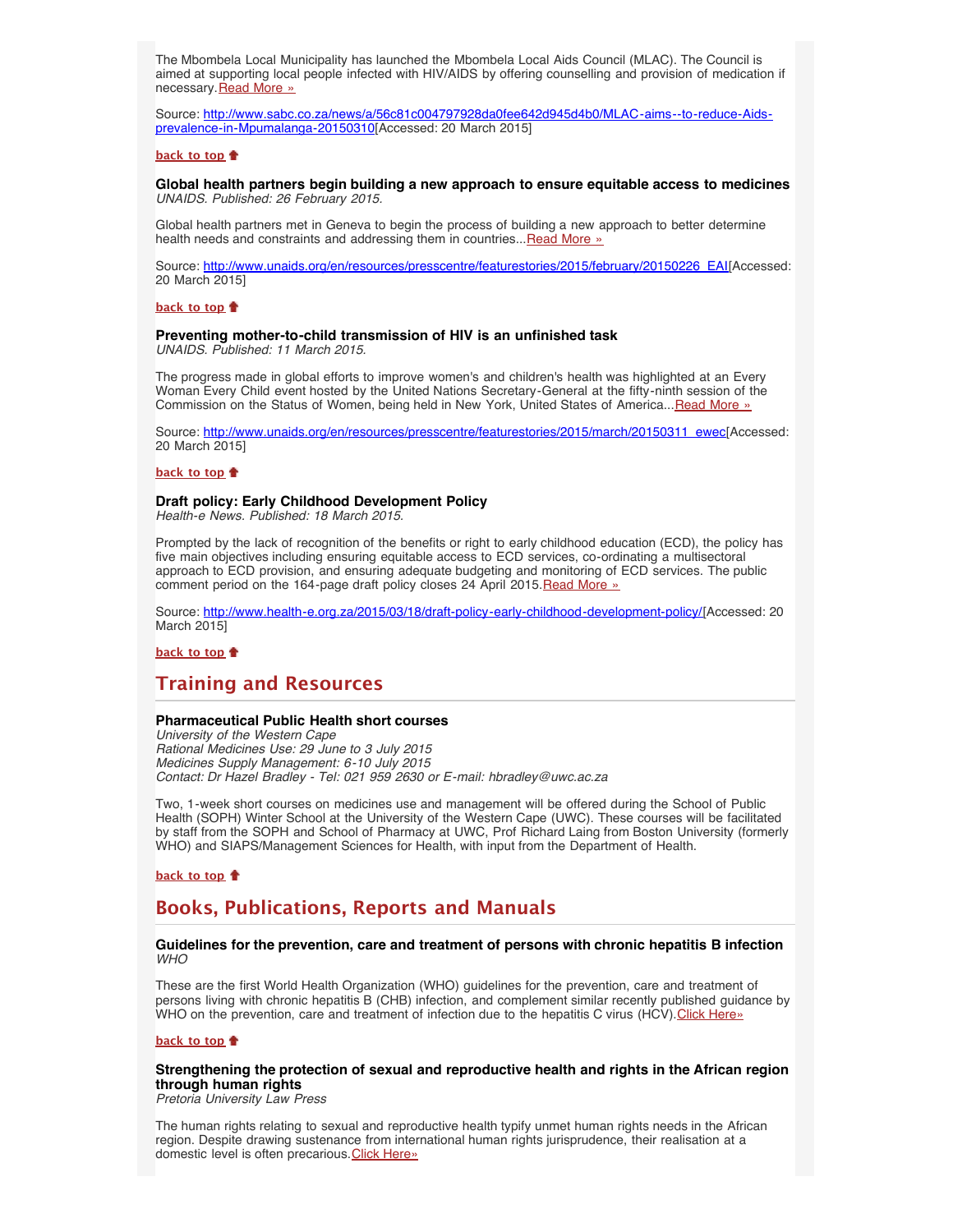# **[back to top](#page-0-3)**

# <span id="page-4-0"></span>**Medicines and Related Substances Act as amended**

*National Department of Health Government Gazette*

Regulations relating to a transparent pricing system for medicines and scheduled substances: Dispensing fee for pharmacists [Click Here»](http://www.gov.za/sites/www.gov.za/files/38566_gon211.pdf)

# **[back to top](#page-0-3)**

## <span id="page-4-1"></span>**Medicines and Related Substances Act**

*National Department of Health Government Gazette*

Regulations relating to a transparent pricing system for medicines and scheduled substances: Information to be supplied by persons licensed to dispense in terms of section  $22C(1)(a)$  - a call for input on the process [Click](http://www.gov.za/sites/www.gov.za/files/38567_gen233.pdf) [Here»](http://www.gov.za/sites/www.gov.za/files/38567_gen233.pdf)

**[back to top](#page-0-3)**

# <span id="page-4-2"></span>**Conferences and Events**

# <span id="page-4-3"></span>**Health Information Systems Program - SA 2015 International Conference**

*When: 21-24 April 2015 Venue: Bloemfontein, South Africa URL: [http://www.hisp.org](http://www.hisp.org/)*

Over the last 20 years, the District Health Information System in South Africa and in many countries in Sub-Saharan Africa and Asia has evolved significantly from a paper based system to a web based system. The conference is expected to be a platform through which this evolution is explored and where best practices and lessons learned are being shared.

#### **[back to top](#page-0-3)**

#### <span id="page-4-4"></span>**19th World Conference on Disaster and Emergency Medicine 2015**

*When: 21-25 April 2015 Venue: Cape Town International Convention Centre, South Africa URL: <http://www.wcdem2015.org/>*

2015 is an important year for WCDEM, as it will be the first time that this key conference is held in Africa. Disasters can strike anywhere, but often cause the greatest devastation when they hit communities that are not prepared to handle the resulting devastation. With this in mind, the theme for the 2015 conference will be Creating Capacity, Building Resilience.

#### **[back to top](#page-0-3)**

#### <span id="page-4-5"></span>**2nd Building Children's Nursing for Africa 2015**

*When: 22-24 April 2015 Venue: Belmont Square, Cape Town, South Africa URL: <http://www.buildingchildrensnursing.co.za/>*

This event is designed to facilitate active participation of nurses and other professionals who work with and care for infants, children and adolescents in African hospitals and communities. The conference will offer a unique opportunity for participants to consider best practice in local contexts for nurses, nurse educators, researchers and families.

### **[back to top](#page-0-3)**

# <span id="page-4-6"></span>**7th SA AIDS Conference: Reflection, Refocus and Renewal**

*When: 9-12 June 2015 Venue: Durban International Convention Centre, South Africa URL: <http://www.saaids.co.za/>*

This Conference comes at a critical time in global health, as 2015 marks the end of the MDGs and the beginning of the post-2015 sustainable development agenda. The theme of the Conference this year: Reflection, Refocus and Renewal provides a unique opportunity to reflect on what we have done across the entire spectrum of our programmes in the response to HIV, including the structural and social determinants which fuel this epidemic.

#### **[back to top](#page-0-3)**

# <span id="page-4-7"></span>**AIDSImpact 2015 – 12th International Conference**

*When: 28-31 July 2015 Venue: Amsterdam, Netherlands URL: <http://www.aidsimpact.com/2015/>*

AIDSImpact is an international behavioral and psychosocial science conference that addresses issues related to HIV/AIDS prevention, treatment and care, focusing both globally and on specific communities and countries hardest hit by the HIV/AIDS epidemic. AIDSImpact first convened in Amsterdam in 1991. Now, in 2015 the 12th AIDSImpact conference returns to the city.